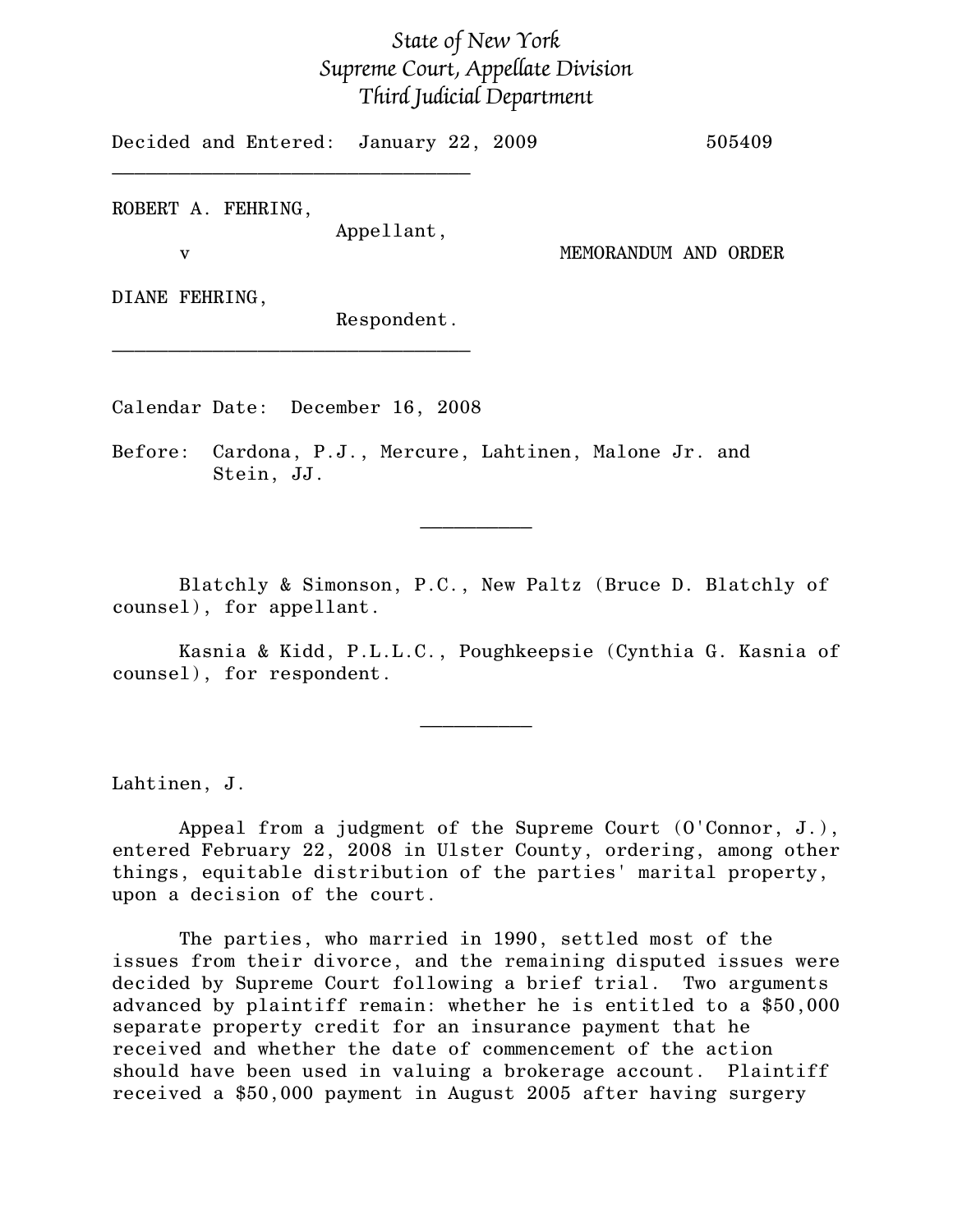for a condition covered by a previously purchased "specified disease coverage" insurance policy. He deposited the insurance check in a brokerage account that was held and used jointly by the parties. In January 2006, plaintiff used \$50,000 from that account to purchase (with another individual) real property on River Road in the Town of Esopus, Ulster County. Supreme Court determined that the proceeds from plaintiff's half interest in the River Road property – which was in the process of being sold – would be divided equally between the parties. The court further determined that a First Investors account, which was valued at about \$38,800 when the divorce action was commenced in December 2006 and \$26,000 at the time of trial in June 2007 (with defendant making all withdrawals during such time), should be valued as of the trial date and split equally. Plaintiff appeals.

Transferring assets that were separate property "into a joint account raises a presumption that the funds are marital property to be disbursed among the parties according to the principles of equitable distribution" (Rosenkranse v Rosenkranse, 290 AD2d 685, 686 [2002]). Nevertheless, this presumption may be rebutted by proof that such deposits were made "as a matter of convenience, without the intention of creating a beneficial interest" (Chamberlain v Chamberlain, 24 AD3d 589, 593 [2005]; see Dugue v Dugue, 172 AD2d 974, 976 [1991]; compare Bonanno v Bonanno, \_\_\_ AD3d \_\_\_, 2008 NY Slip Op 10084 [2008]). The fact that the deposit is not made into a traditional banking account, but instead into a joint brokerage or investment account, does not, as urged by plaintiff, change the application of this wellestablished principle (see generally Schwalb v Schwalb, 50 AD3d 1206, 1209 [2008]; Garner v Garner, 307 AD2d 510, 512 [2003], 1v denied 100 NY2d 516 [2003]; Kay v Kay, 302 AD2d 711, 713 [2003]; Rosenkranse v Rosenkranse, 290 AD2d at 686). Here, there was evidence that the account was used by both parties. After the subject deposit and before the withdrawal to purchase the real property, there was proof that further deposits were made into the account by the parties and withdrawals were made for payments toward items such as credit card bills. Given this commingling, plaintiff failed to rebut the presumption and Supreme Court properly treated the funds as marital property.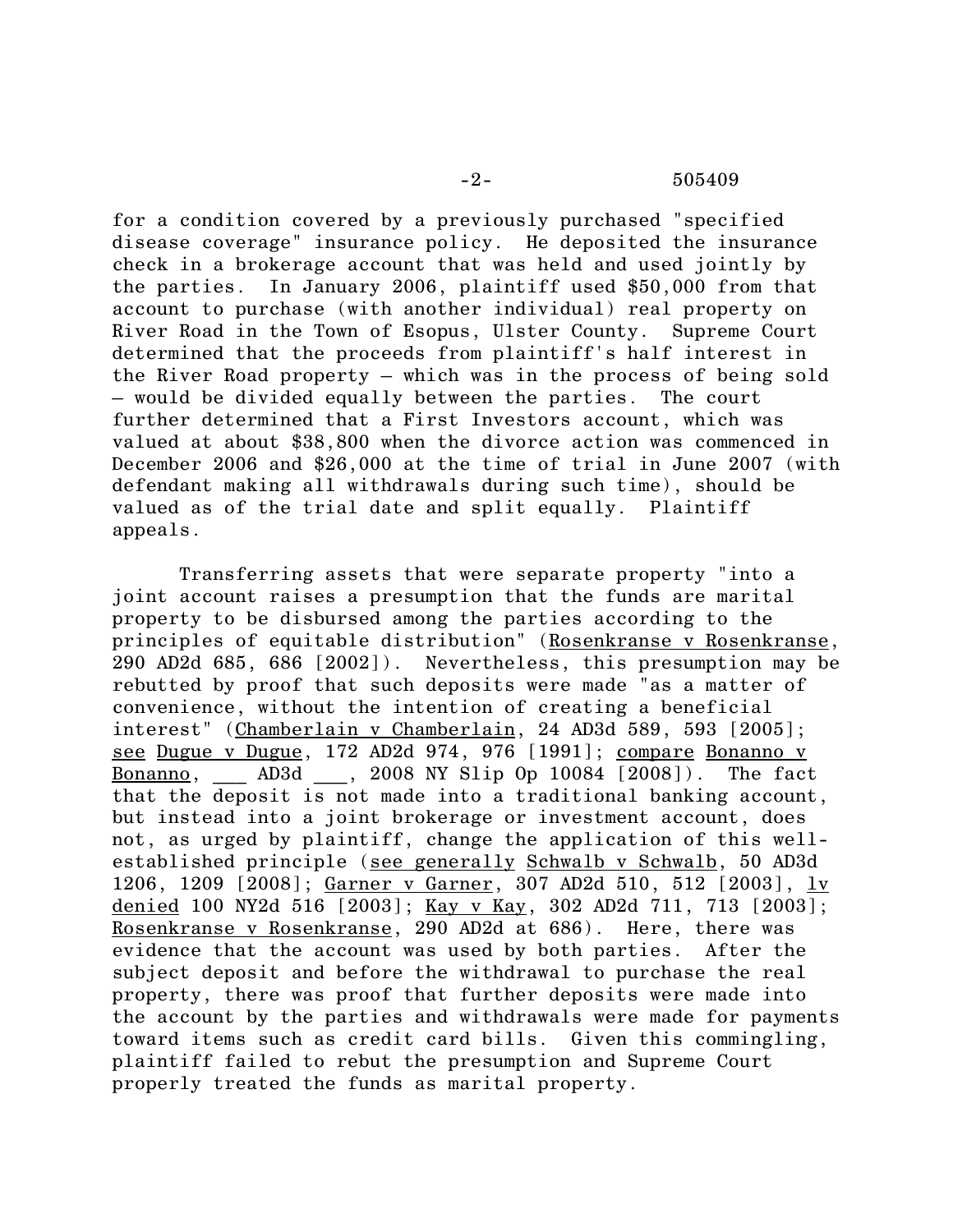Further, we are unpersuaded that Supreme Court abused its discretion in distributing equally the value of the interest in real property purchased with the funds from the joint account rather than, as urged by plaintiff, awarding him substantially more of the value. Supreme Court's award was equitable in light of the overall distribution of marital property reflected in the record, including, among other things, the fact that the division of other marital real property resulted in plaintiff receiving property valued about \$20,000 more than defendant (see generally Altieri v Altieri, 35 AD3d 1093, 1094 [2006]; Hall v Hall, 22 AD3d 979, 981 [2005]).

Plaintiff contends that the First Investors account should have been valued at the date of commencement and not the date of trial. "Although marital property is generally valued at the time the action is commenced, valuation at the time of trial is justified where valuation on the date of the action would be inequitable" (Butler v Butler, 256 AD2d 1041, 1043 [1998], lv denied 93 NY2d 805 [1999] [citations omitted]). The trial court is accorded discretion and flexibility in making this determination, "'with due regard for all of the relevant facts and circumstances'" (Dashnaw v Dashnaw, 11 AD3d 732, 734 [2004], quoting McSparron v McSparron, 87 NY2d 275, 287 [1995]). Supreme Court explained that defendant, who did not earn a salary during the marriage and received no maintenance award, used the funds in the First Investors account between the date of commencement and date of trial to make expenditures for items such as mortgage payments, car payments, maintaining the home, and other household expenses. The court also noted that, during this time, plaintiff was receiving income from the family business while making no payments to defendant. There is no evidence that defendant wastefully dissipated the assets. Under such circumstances, we are unpersuaded that Supreme Court erred in valuing the account as of the time of trial.

Cardona, P.J., Mercure, Malone Jr. and Stein, JJ., concur.